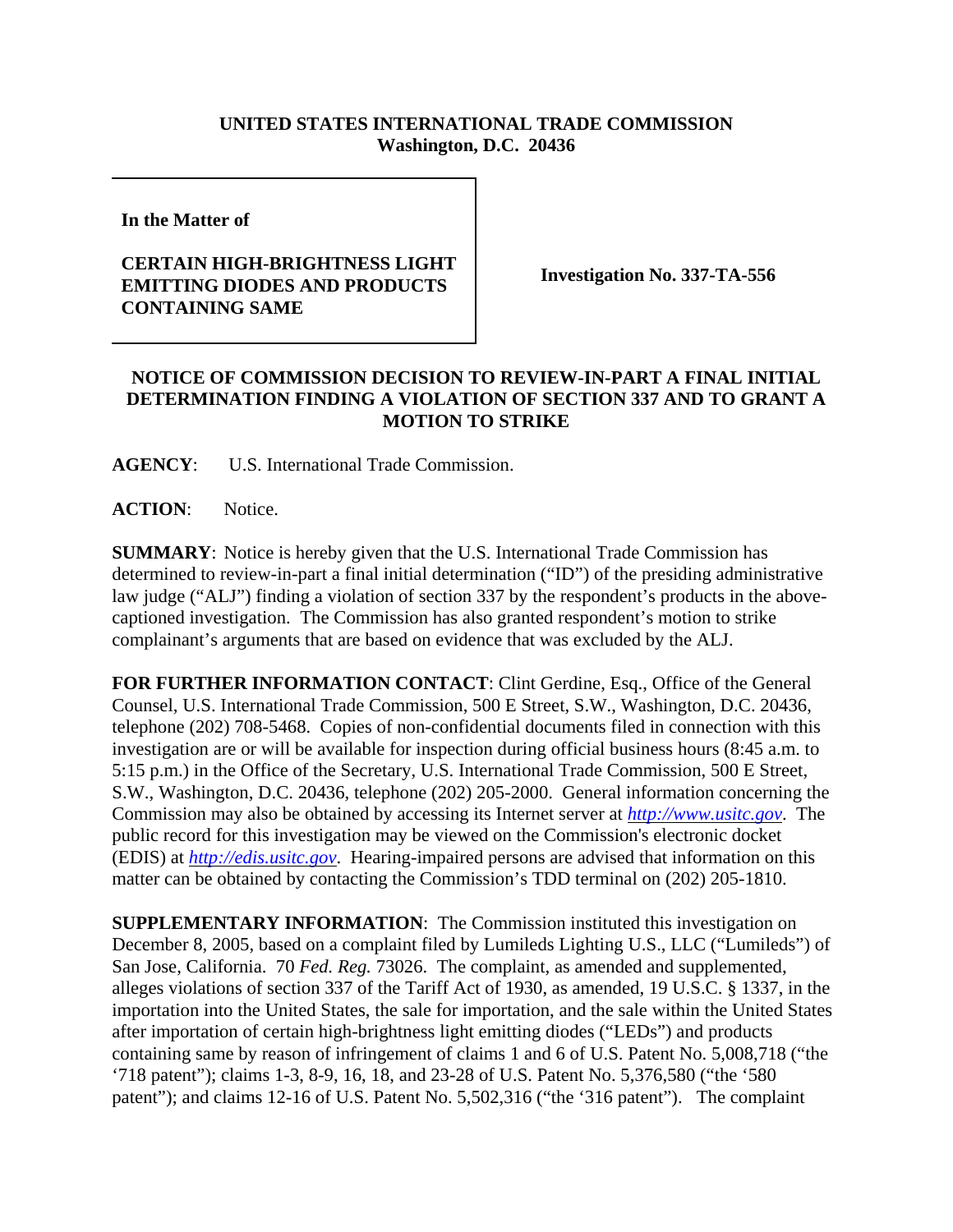further alleges the existence of a domestic industry. The Commission's notice of investigation named Epistar Corporation ("Epistar") of Hsinchu, Taiwan, and United Epitaxy Company ("UEC") of Hsinchu, Taiwan as respondents.

On April 28, 2006, Lumileds moved to amend the complaint to: 1) remove UEC as a named respondent, 2) change the complainant's full name from Lumileds Lighting U.S., LLC to Philips Lumileds Lighting Company LLC ("Philips"), and 3) identify additional Epistar LEDs alleged to infringe one or more patents-in-suit. Neither respondent opposed the motion.

On May 15, 2006, the Commission issued a notice determining not to review an ID (Order No. 14) granting the complainant's motion for partial summary determination to dismiss Epistar's affirmative defense that the '718 claims are invalid.

On August 2, 2006, the still pending motion to amend the complaint was discussed with the parties during the prehearing conference, and the evidentiary hearing was held from August 2-11, 2006. On October 23, 2006, the ALJ issued an ID (Order No. 29) granting Lumileds' motion to amend the complaint, and further ordering that the Notice of Investigation be amended to identify Philips as the complainant and to remove UEC as a named respondent. On November 13, 2006, the Commission published a notice determining not to review Order No. 29. 71 *Fed. Reg.* 66195.

On December 13, 2006, the Commission issued a notice determining not to review an ID (Order No. 31) extending the target date for this investigation to May 8, 2007, and the deadline for the ALJ's final initial determination to January 8, 2007.

On January 8 and 11, 2007, the ALJ issued his final ID and recommended determinations on remedy and bonding, respectively. The ALJ found a violation of section 337 based on his findings that the respondent's accused products infringe one or more of the asserted claims of the patents at issue. On January 22, 2007, the complainant and the respondent each filed a petition for review of the final ID. On January 29, 2007, all parties, including the Commission investigative attorney, filed responses to the petitions for review.

Upon considering the parties' filings, the Commission has determined to review-in-part the ID. Specifically, with respect to the '718 patent, the Commission has determined to review claim construction of the terms "substrate" and "semiconductor substrate" in claims 1 and 6, and the ALJ's determination that Epistar's GB I, GB II, OMA I, and OMA II LEDs do not infringe the '718 patent. With respect to the '580 and '316 patents, the Commission has determined to review claim construction of the term "wafer bonding" in claims 1-3, 8-9, 16, 18, 23-25, 27 and 28 of the '580 patent and claims 12-14 and 16 of the '316 patent. The Commission has determined not to review the remainder of the ID. On January 25, 2007, the respondent filed a motion to strike certain portions of complainant's petition for review. The Commission has determined to grant this motion to the extent that it concerns arguments that are based on evidence excluded by the ALJ.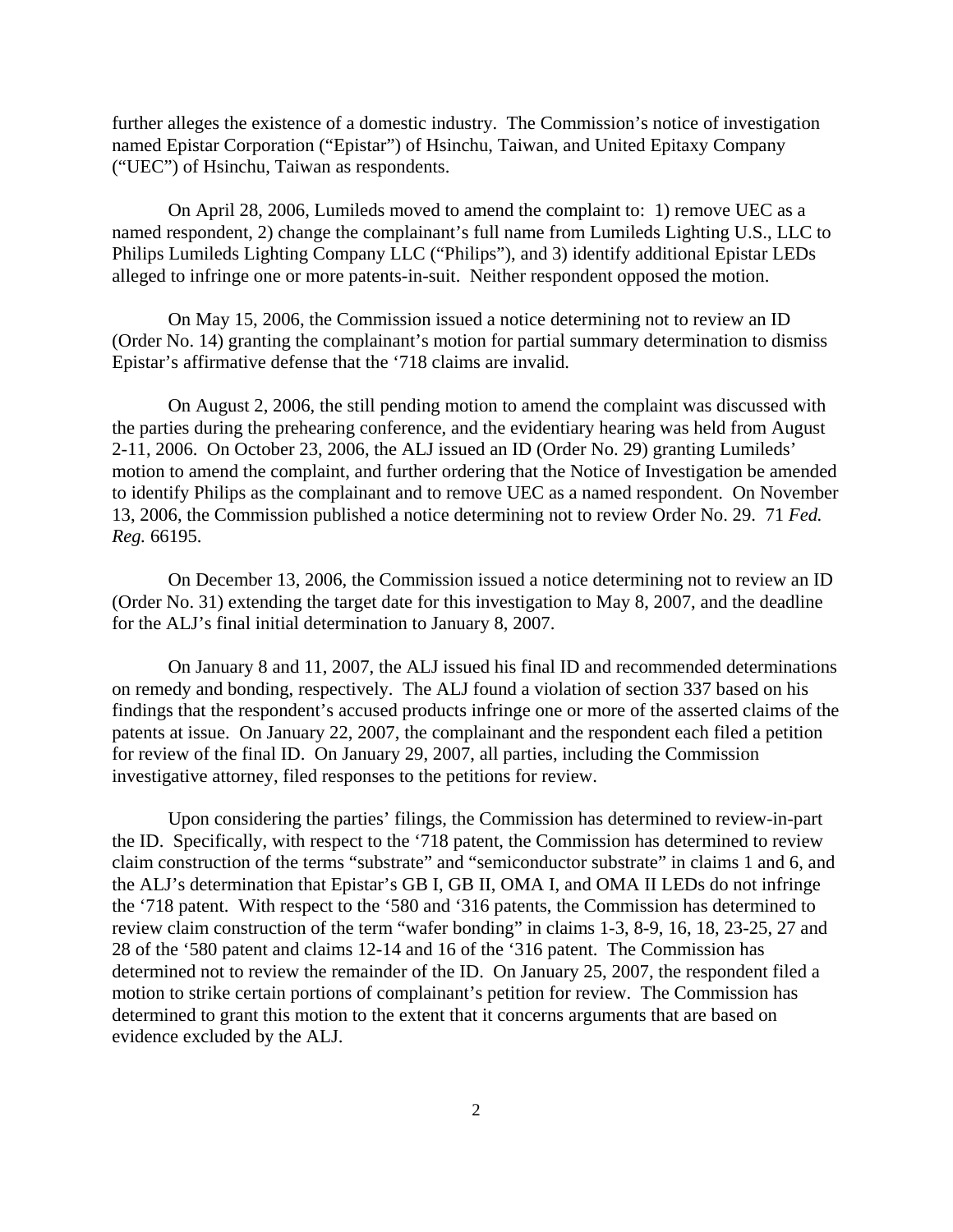On review, with respect to violation, the parties are requested to submit briefing limited to the following issues: the ALJ's addition of the limitation "must also be a material that provides adequate mechanical support for the LED device" to the construction of the term "substrate," and the implications of this addition for the infringement analysis. In addressing these issues, the parties are requested to cite relevant authority.

In connection with the final disposition of this investigation, the Commission may issue an order that results in the exclusion of the subject articles from entry into the United States. Accordingly, the Commission is interested in receiving written submissions that address the form of remedy, if any, that should be ordered. If a party seeks exclusion of an article from entry into the United States for purposes other than entry for consumption, the party should so indicate and provide information establishing that activities involving other types of entry either are adversely affecting it or likely to do so. For background, *see In the Matter of Certain Devices for Connecting Computers via Telephone Lines*, Inv. No. 337-TA-360, USITC Pub. No. 2843 (December 1994) (Commission Opinion).

When the Commission contemplates some form of remedy, it must consider the effects of that remedy upon the public interest. The factors the Commission will consider include the effect that an exclusion order and/or cease and desist orders would have on (1) the public health and welfare, (2) competitive conditions in the U.S. economy, (3) U.S. production of articles that are like or directly competitive with those that are subject to investigation, and (4) U.S. consumers. The Commission is therefore interested in receiving written submissions that address the aforementioned public interest factors in the context of this investigation.

When the Commission orders some form of remedy, the U.S. Trade Representative, as delegated by the President, has 60 days to approve or disapprove the Commission's action. *See* Presidential Memorandum of July 21, 2005, 70 *Fed. Reg.* 43251 (July 26, 2005). During this period, the subject articles would be entitled to enter the United States under bond, in an amount determined by the Commission and prescribed by the Secretary of the Treasury. The Commission is therefore interested in receiving submissions concerning the amount of the bond that should be imposed if a remedy is ordered.

**WRITTEN SUBMISSIONS**:The written submissions reference above should be concise and thoroughly referenced to the record in this investigation. Also, parties to the investigation, interested government agencies, and any other interested parties are encouraged to file written submissions on the issues of remedy, the public interest, and bonding. Such submissions should be no more than twenty-five (25) pages and should address the recommended determination by the ALJ on remedy and bonding. The complainant and the Commission investigative attorney are also requested to submit proposed remedial orders for the Commission's consideration. Complainants are also requested to state the dates that the patents at issue expire and the HTSUS numbers under which the accused products are imported. All of the written submissions and proposed remedial orders must be filed no later than close of business on March 5, 2007. Reply submissions must be filed no later than the close of business on March 12. No further submissions on these issues will be permitted unless otherwise ordered by the Commission.